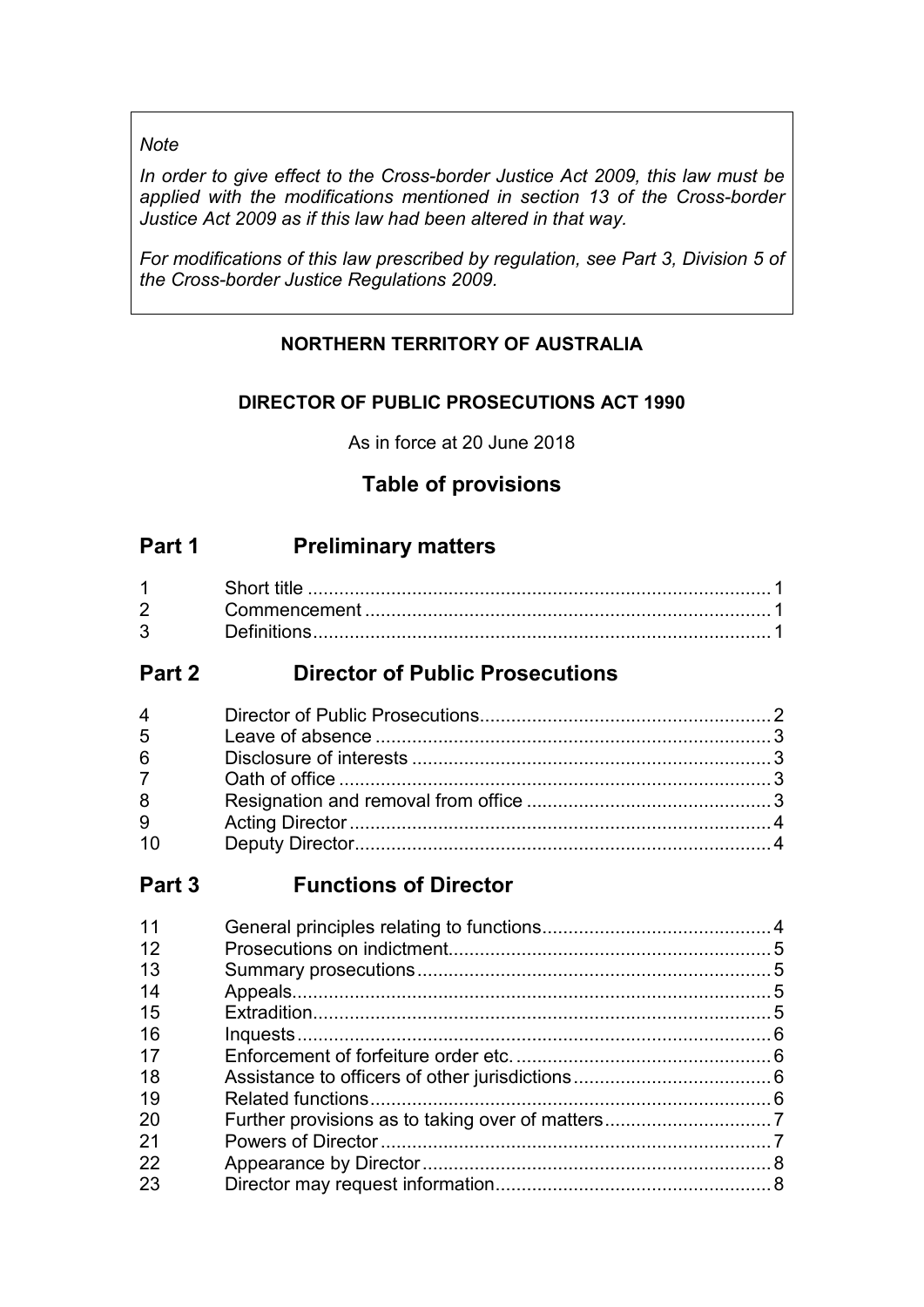| 24 |  |
|----|--|
| 25 |  |

# **Part 4 Relationship with Attorney-General**

| 26 |  |
|----|--|
| 27 |  |
| 28 |  |
| 29 |  |
| 30 |  |

# **Part 5 Miscellaneous matters**

| 32 |  |
|----|--|
| 33 |  |
| 34 |  |
| 35 |  |
| 36 |  |
| 37 |  |
| 38 |  |
| 39 |  |
|    |  |

# **Schedule**

**ENDNOTES**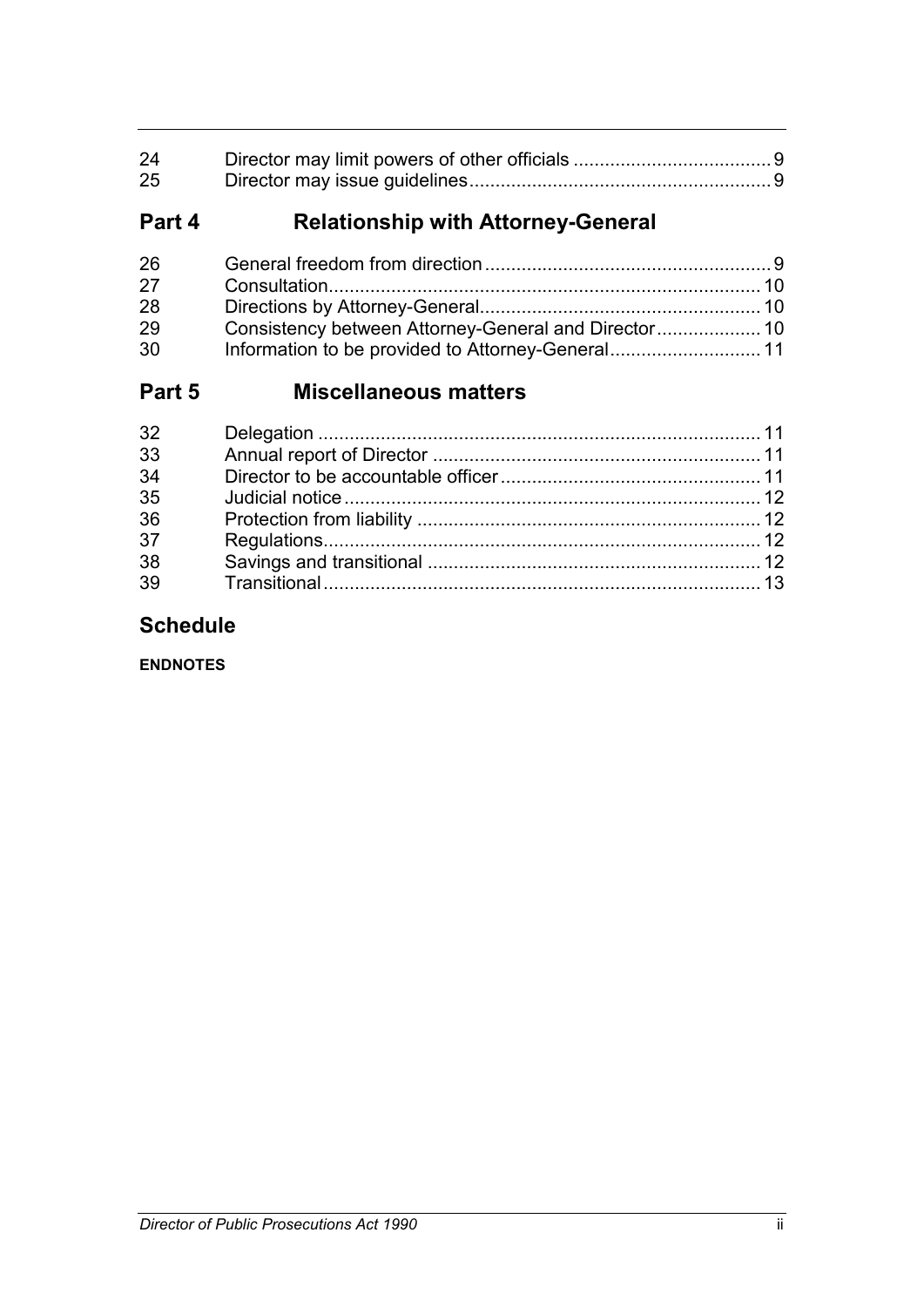# **NORTHERN TERRITORY OF AUSTRALIA**

As in force at 20 June 2018 \_\_\_\_\_\_\_\_\_\_\_\_\_\_\_\_\_\_\_\_

\_\_\_\_\_\_\_\_\_\_\_\_\_\_\_\_\_\_\_\_

# **DIRECTOR OF PUBLIC PROSECUTIONS ACT 1990**

# **An Act to provide for the appointment of a Director of Public Prosecutions, and for other purposes**

# **Part 1 Preliminary matters**

### **1 Short title**

This Act may be cited as the *Director of Public Prosecutions Act 1990*.

# **2 Commencement**

This Act shall come into operation on a date to be fixed by the Administrator by notice in the *Gazette*.

#### **3 Definitions**

In this Act:

*Deputy Director* means a Deputy Director of Public Prosecutions appointed under section 10.

*Director* means the Director of Public Prosecutions appointed under section 4 and includes an Acting Director appointed under section 9, while he or she is so acting.

*offence* means an offence:

- (a) subject to paragraph (b), against a law in force in the Territory; or
- (b) against a law of the Commonwealth but limited to an offence to which particular proceedings relate where the Director is authorised to bring or conduct those proceedings.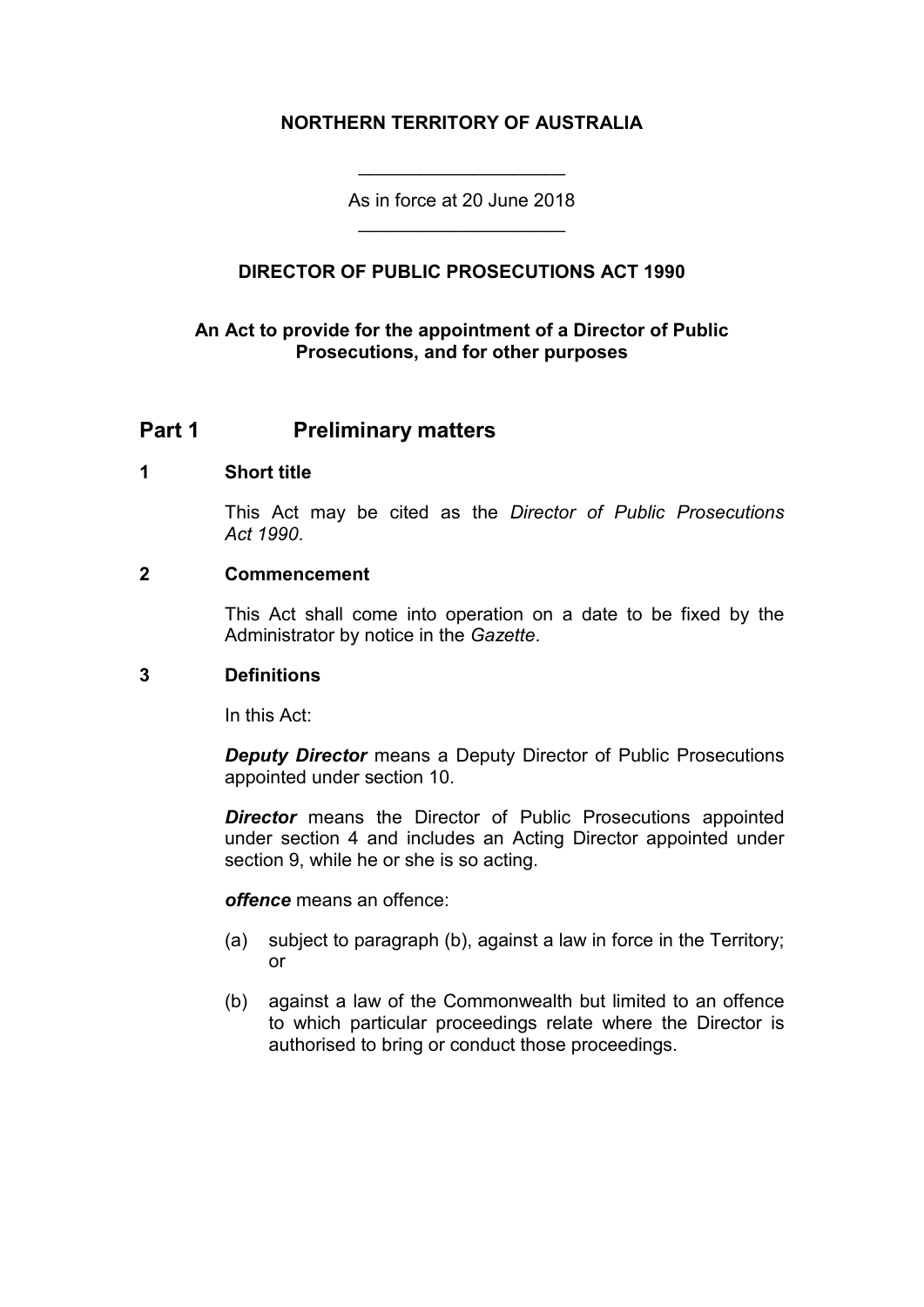# **Part 2 Director of Public Prosecutions**

# **4 Director of Public Prosecutions**

- (1) The Administrator may, by instrument in writing, appoint a person who has:
	- (a) not attained the age of 70 years; and
	- (b) been a lawyer for at least 10 years;

to hold the office of Director of Public Prosecutions for such period as is specified in the instrument of appointment or without limitation on the period of office.

- (2) Subject to this Act, the Director is entitled to such salary and allowances, and holds office on such terms and conditions, as the Administrator determines.
- (4) In order to exercise the Director's powers or perform the Director's functions, the Director is entitled to practice as a legal practitioner as if he or she were holding an unrestricted practising certificate issued under the *Legal Profession Act 2006*.
- (5) The Director must not, without the consent of the Attorney-General, engage in:
	- (a) practice as a legal practitioner; or
	- (b) paid employment;

outside the duties of his or her office.

- (6) Despite anything to the contrary in subsection (1), the *Supreme Court (Judges Pensions) Act 1980* applies to and in relation to a person appointed to the office of the Director in the same way and to the same extent as if the person had been appointed to be a Supreme Court Judge who is to cease to hold office on attaining the age of 70 years.
- (7) A pension or other money payable because of subsection (6) is to be paid from the public moneys of the Territory and the appropriation for that purpose is established or increased to the extent necessary.
- (8) If a person who holds or has held office as the Director becomes a Supreme Court Judge, the period during which the person held office is taken to be prior judicial service for the *Supreme Court (Judges Pensions) Act 1980*.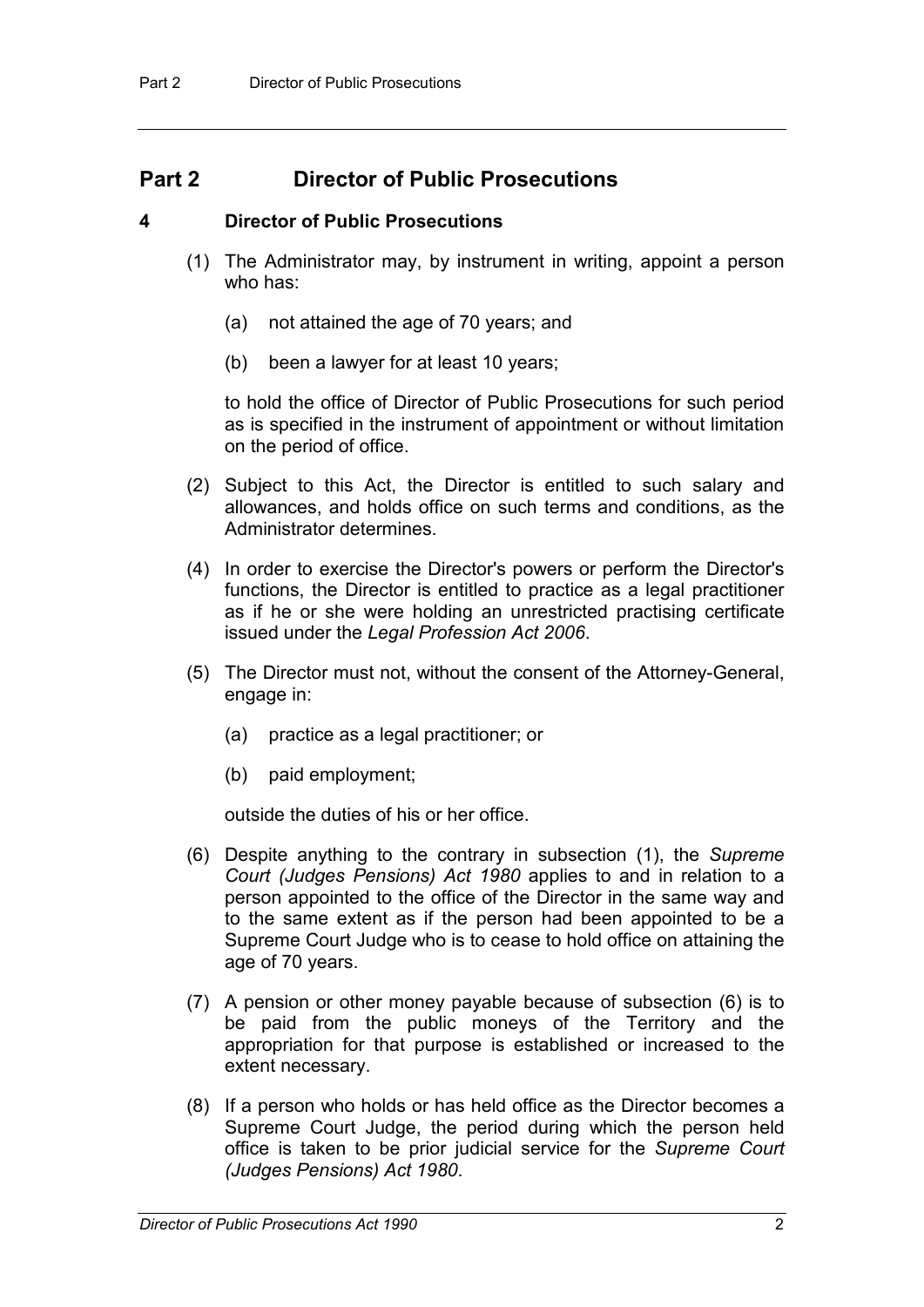(9) Despite anything in the terms and conditions of his or her employment, a Director, by force of this subsection, retires from office on the day on which he or she attains the age of 70 years.

# **5 Leave of absence**

The Attorney-General may grant to the Director leave of absence from duty on such terms and conditions as to remuneration or otherwise as the Attorney-General thinks fit.

#### **6 Disclosure of interests**

The Director must, as soon as practicable after being appointed, and from time to time after acquiring them, give written notice to the Attorney-General of all direct or indirect pecuniary interests that the Director has or acquires in any business, whether in Australia or elsewhere, or in any body corporate carrying on such business.

# **7 Oath of office**

- (1) The Director must not perform the duties of the Director's office unless the Director has taken an oath in relation to that office in accordance with the form of oath in the Schedule.
- (2) An oath under subsection (1) must be administered by a Supreme Court Judge.

#### **8 Resignation and removal from office**

- (1) The Director may resign office by writing signed by him or her and delivered to the Administrator.
- (2) The Administrator must remove the Director from office if, and only if, the Director:
	- (a) except by reason of temporary illness, becomes incapable of performing the duties of his or her office; or
	- (b) is guilty of misbehaviour; or
	- (c) becomes bankrupt or insolvent, applies to take the benefit of a law for the relief of bankrupt or insolvent debtors, compounds with his or her creditors or makes an assignment of his or her remuneration for their benefit.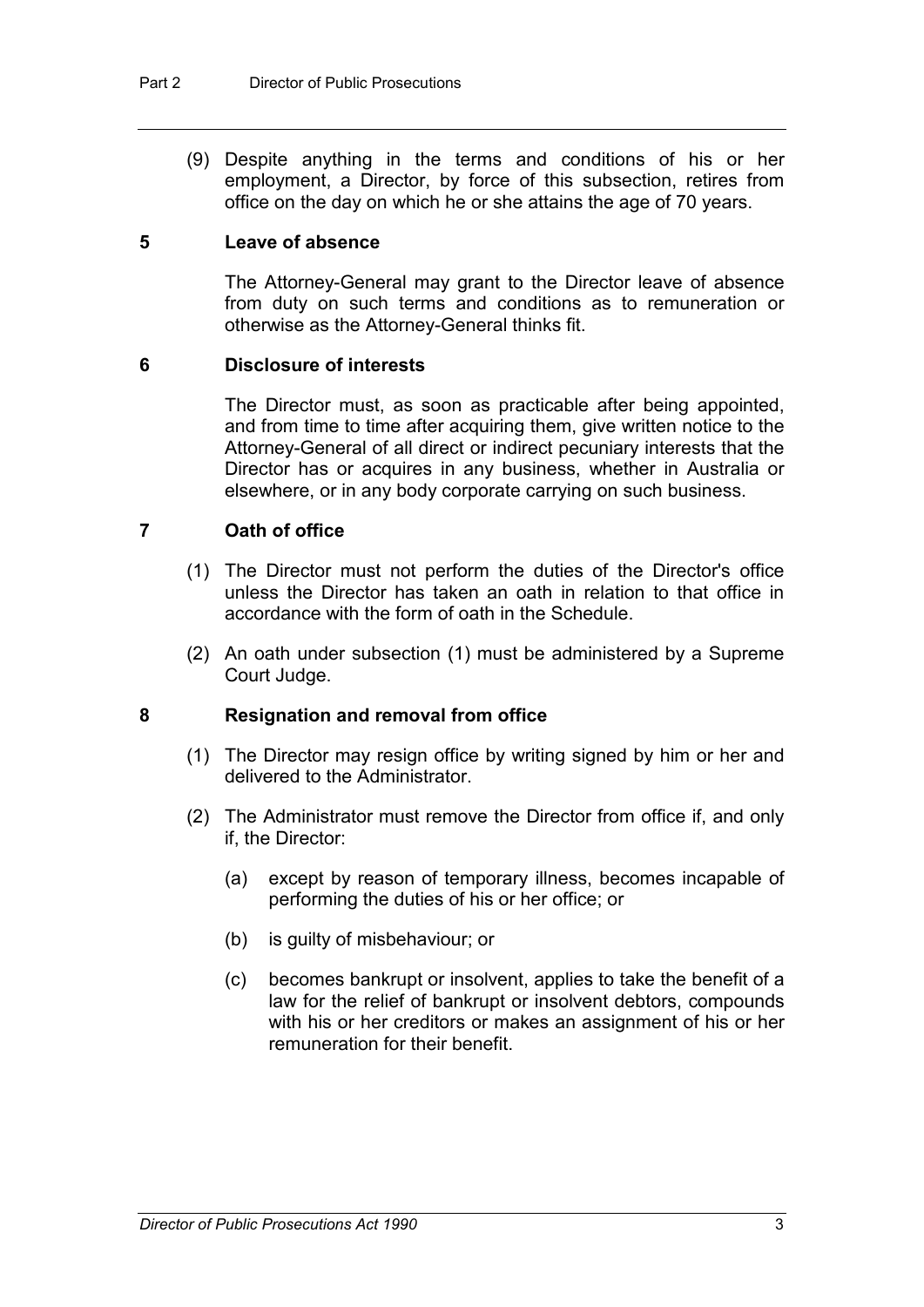# **9 Acting Director**

- (1) The Administrator may appoint an Acting Director of Public Prosecutions to act during the absence of the Director through illness or other cause or during any vacancy in the office of Director and may at any time revoke that appointment.
- (2) The Acting Director, while so acting:
	- (a) has all the powers and duties, and may exercise any of the functions, of the Director; and
	- (b) is entitled to be paid such:
		- (i) remuneration; and
		- (ii) travelling and other allowances;

as the Administrator from time to time determines.

# **10 Deputy Director**

- (1) The Director may appoint a member of the Director's staff to be a Deputy Director of Public Prosecutions.
- (2) Subject to the direction and control of the Director, a Deputy Director may exercise the powers and perform the functions of the Director.
- (3) A power exercised or functions performed under this section is taken to have been exercised or performed by the Director.

# **Part 3 Functions of Director**

# **11 General principles relating to functions**

- (1) The functions of the Director:
	- (a) are performed on behalf of the Crown but may be performed in the name of the office of the Director; and
	- (b) do not affect any right that a person has to bring or conduct proceedings, unless the Director takes over those proceedings under this Part.
- (2) Where an aspect of the investigation and prosecution of an offence is the subject of a national co-operative scheme or of an inter-government arrangement, the Director must have regard to and seek to give effect to that scheme or arrangement, its objectives and the policies being pursued under it, in the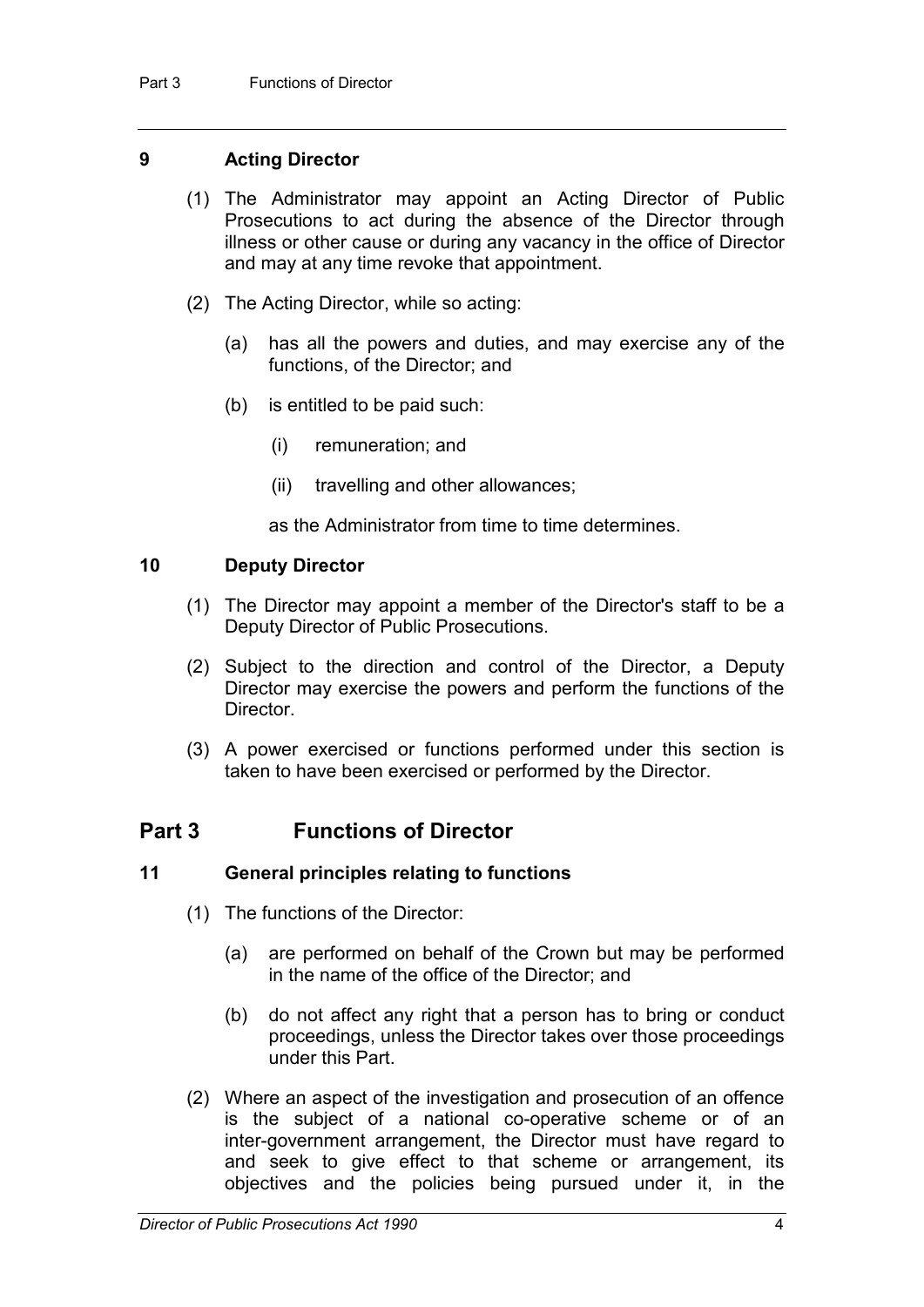performance of the functions of the Director.

#### **12 Prosecutions on indictment**

- (1) It is a function of the Director to bring and conduct prosecutions on indictment for offences.
- (2) The function mentioned in subsection (1) includes the bringing and conduct of committal proceedings or a preliminary hearing under the *Local Court (Criminal Procedure) Act 1928* related to an offence.

# **13 Summary prosecutions**

It is a function of the Director:

- (a) to institute and conduct prosecutions, not on indictment, for indictable offences, including the summary hearing and determination of charges of indictable offences; and
- (b) to take over a prosecution, not on indictment, for an indictable offence brought by another person, including the summary hearing and determination of charges of an indictable offence; and
- (c) to bring and conduct proceedings for summary offences; and
- (d) to take over and conduct any proceedings in respect of a summary offence.

# **14 Appeals**

It is a function of the Director:

- (a) to institute and conduct, or to conduct as respondent, any appeal or further appeal relating to a prosecution mentioned in section 12(1) or 13, or to request and conduct a reference under section 414 of the Criminal Code; and
- (b) where a prosecution has been brought by another person and an appeal or further appeal relating to that prosecution has been brought, to take over the appeal from that person, whether as appellant or respondent.

# **15 Extradition**

It is a function of the Director to take steps to secure the extradition to the Northern Territory of any person required to answer a charge of an offence, or to serve a sentence imposed, in the Northern Territory.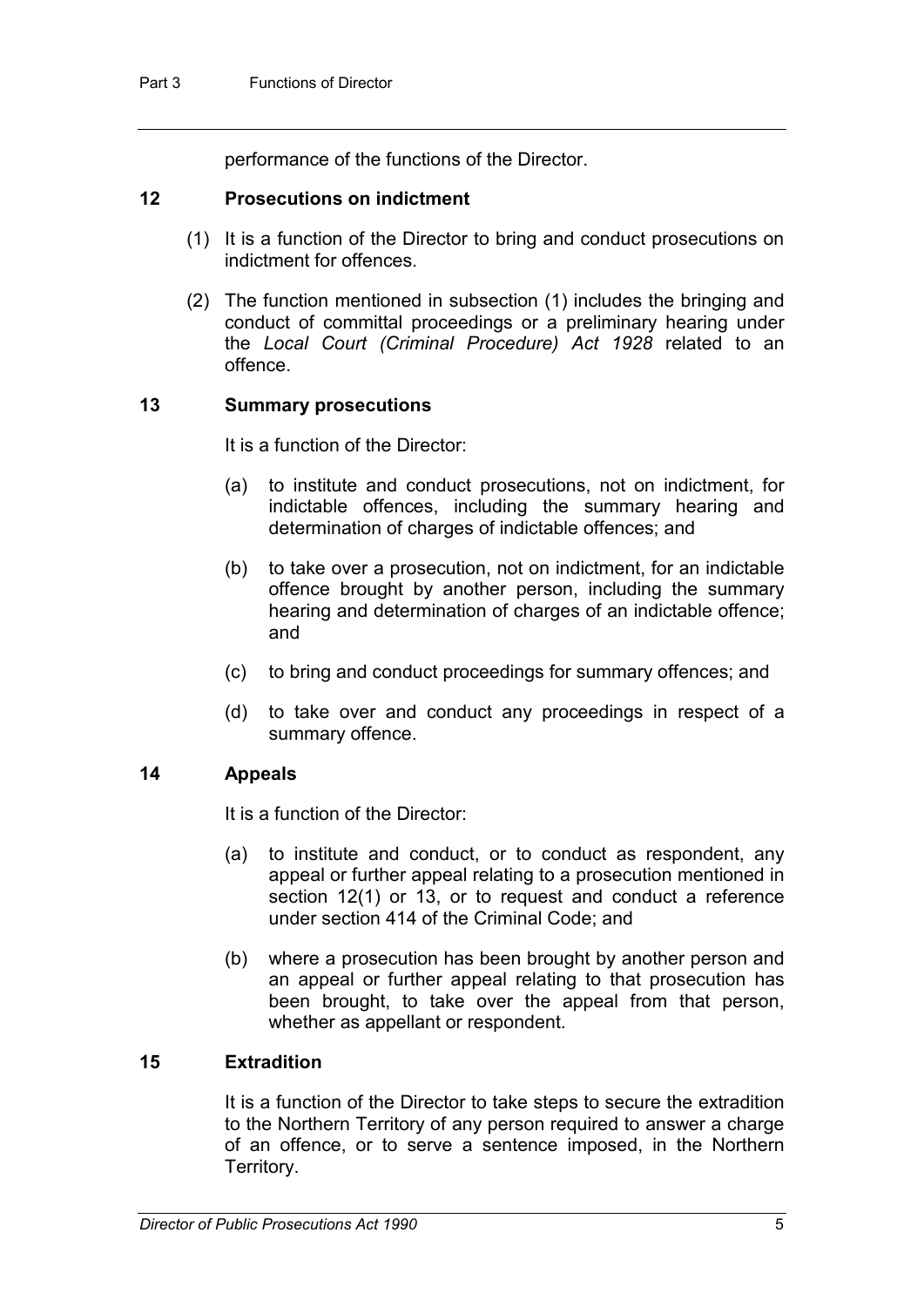# **16 Inquests**

It is a function of the Director:

- (a) to participate in proceedings under the *Coroners Act 1993*; and
- (b) with the concurrence of a coroner, to assist the coroner;

if the Director considers that in a particular case such participation or assistance is relevant to the performance of some other function of the Director and is justified by the circumstances of the case.

#### **17 Enforcement of forfeiture order etc.**

Where the Director has conducted proceedings under the *Criminal Property Forfeiture Act 2002* and as a result of the proceedings a person becomes liable to pay an amount to the Territory or property is forfeit to the Territory under a court order, it is a function of the Director to take any further proceedings that may be required to recover the amount or enforce the forfeiture or order.

#### **18 Assistance to officers of other jurisdictions**

- (1) It is a function of the Director to provide assistance in the Territory in respect of a corresponding function of a corresponding public officer.
- (2) In subsection (1):

*corresponding function* means a function similar to a function of the Director.

*corresponding public officer* means a public officer having corresponding functions in the jurisdiction of the Commonwealth or a State or another Territory of the Commonwealth or of another country.

# **19 Related functions**

It is a function of the Director:

- (a) to institute, intervene in, and conduct proceedings that are connected with or arise out of a function of the Director; or
- (b) otherwise to do anything that is incidental or conducive to the performance of a function of the Director.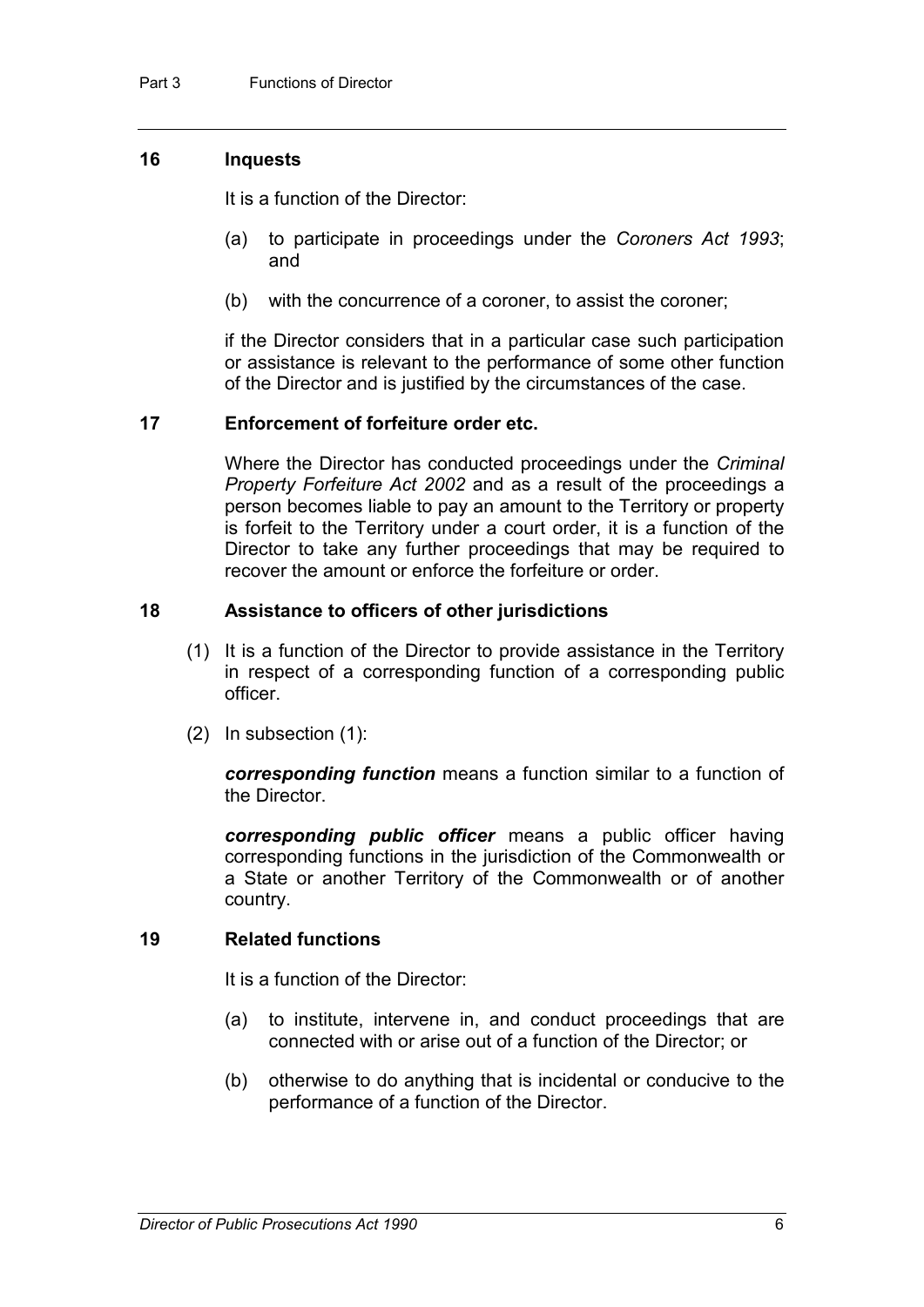#### **20 Further provisions as to taking over of matters**

- (1) For sections 13 and 14(b), the Director takes over a prosecution or appeal by giving notice in writing that the Director has taken over the matter:
	- (a) to the person who would otherwise be responsible for the matter as complainant, informant, appellant or respondent; and
	- (b) if the prosecution or appeal has been initiated in a court, to the registrar of the court;

and on compliance with this subsection, the Director becomes the prosecutor, appellant or respondent, as the case may be.

- (2) An irregularity or defect in a notice under subsection (1) does not affect its validity.
- (3) This Part does not prevent the exercise by the Director of a power or discretion to discontinue or terminate a prosecution or appeal that has been taken over under this Part.

#### **21 Powers of Director**

- (1) The Director has power to do all things that are necessary or convenient to be done for performing the functions of the Director.
- (2) Without limiting subsection (1), the Director may, for that subsection:
	- (a) exercise a power, authority or discretion relating to the investigation and prosecution of offences that is vested in the Attorney-General; or
	- (b) grant an indemnity from prosecution, whether on indictment or otherwise; or
	- (c) give an undertaking to a person that an answer given or a statement or disclosure made by the person will not be used in evidence against the person.
- (3) This Act does not derogate from a function of the Attorney-General.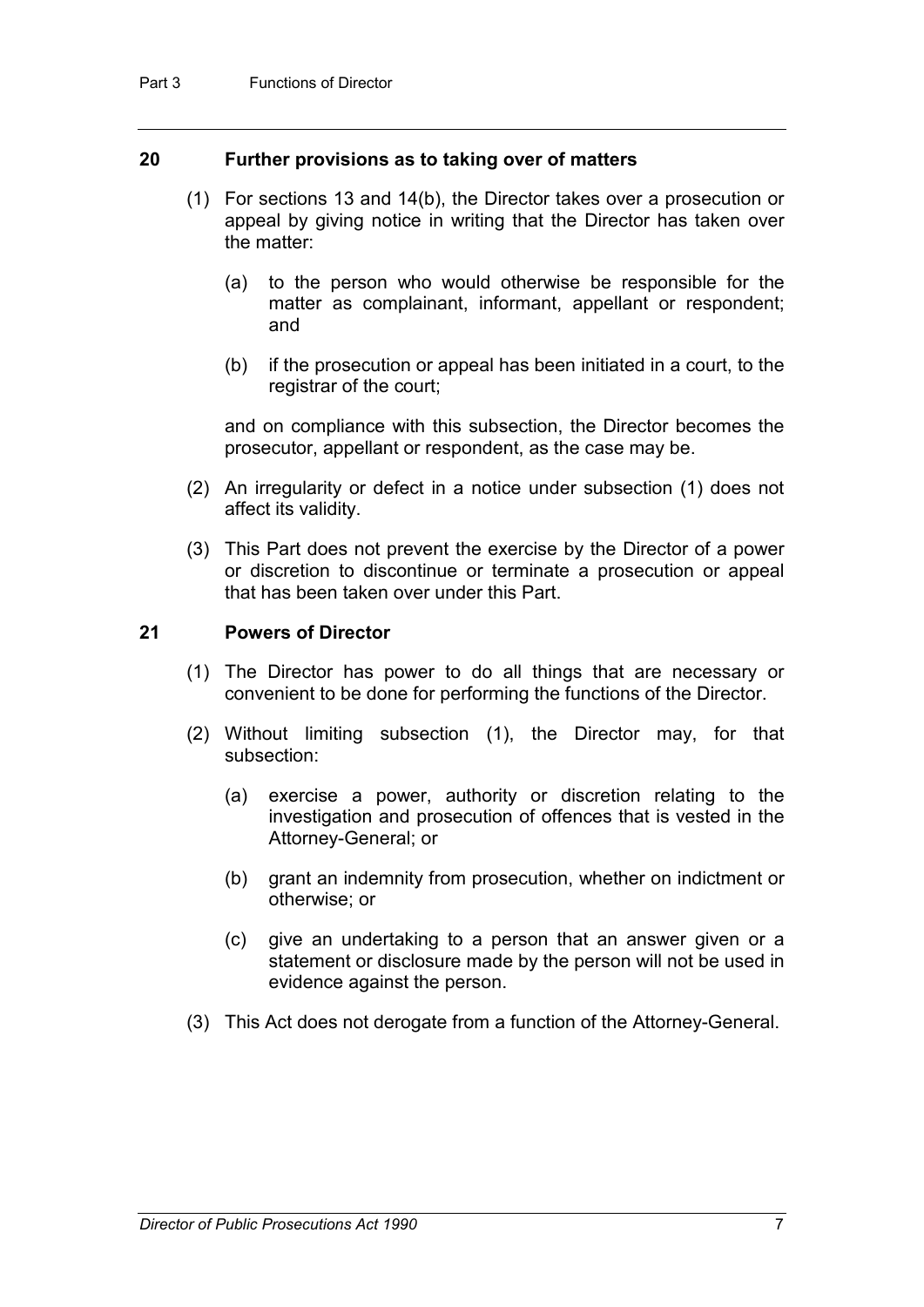# **22 Appearance by Director**

In proceedings to which the Director is a party or in respect of which he or she otherwise has a function under this Part, the Director may appear in person or be represented:

- (a) by a legal practitioner; or
- (b) where the proceedings are in the Local Court or Youth Justice Court, by a legal practitioner or a police officer.

#### **23 Director may request information**

- (1) The Director may, in accordance with subsection (2), make a request in writing to an official whose functions include prosecuting for or investigating offences.
- (2) Where the Director has instituted or taken over, or is considering whether to bring or take over, a prosecution or appeal in relation to an offence or suspected offence, a request may be made for:
	- (a) any specified information, document or material or a specified kind of information, document or material, or for all relevant information, documents and material, to be given to the Director; or
	- (b) the provision of assistance, including the carrying out of an investigation or further investigation of a matter;

in relation to the offence or suspected offence.

- (3) Despite any other written law, an official to whom a request is made under this section must comply with it so far as it is practicable to do so.
- (4) In this section:

*document* includes data recorded or stored mechanically, photographically or electronically and any tape, disc or other device or medium on which it is recorded or stored.

#### *official* means:

- (a) a police officer (including the Commissioner of Police); or
- (b) a person employed by an authority or corporation established under a law of the Territory and authorised by or under that law to investigate, or to make a complaint charging, an offence against a law in force in the Territory; or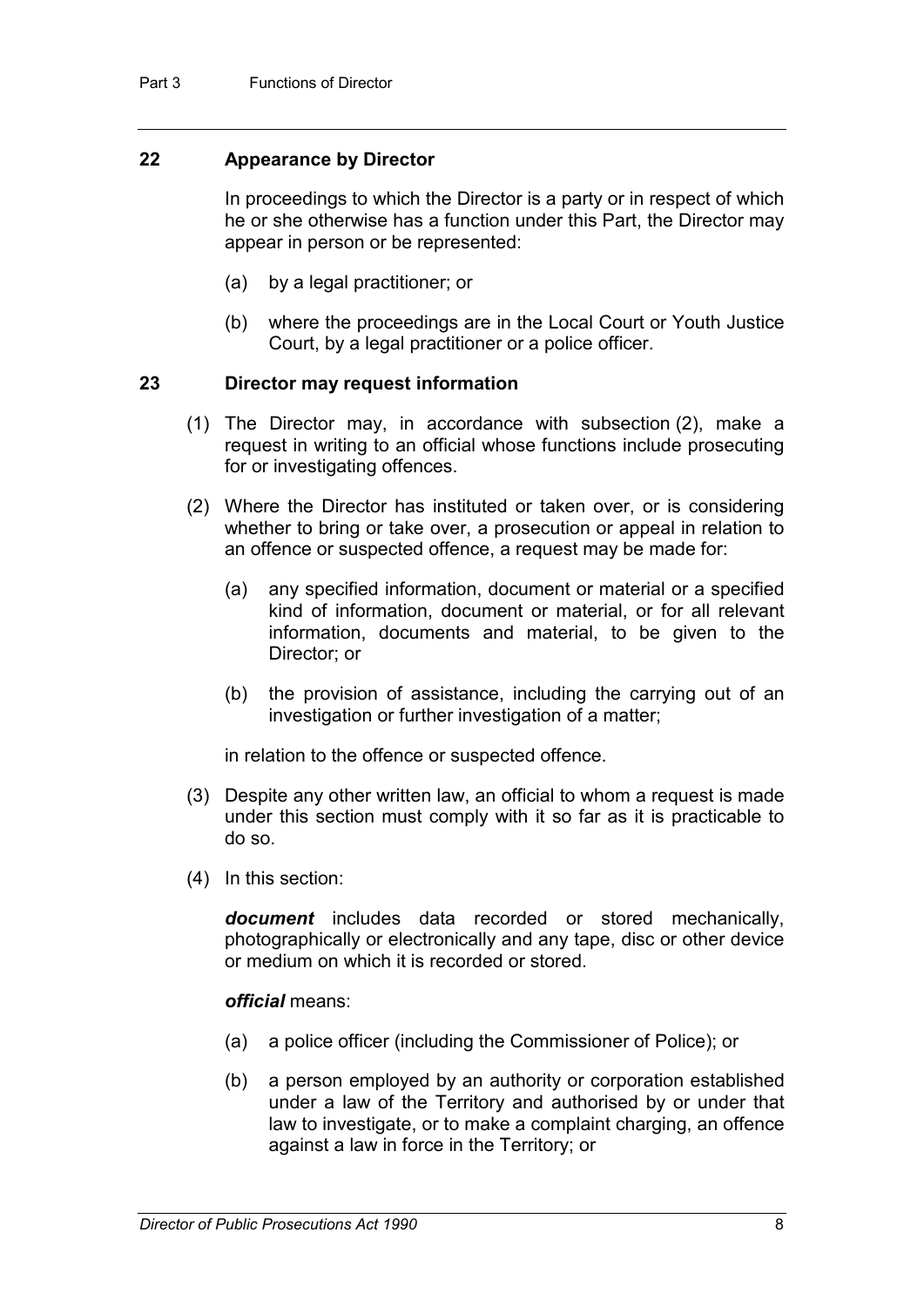(c) an officer or employee of the Public Service of the Commonwealth or of the Public Sector, as defined in section 3 of the *Public Sector Employment and Management Act 1993*, acting in the course of his or her employment as such an officer or employee.

### **24 Director may limit powers of other officials**

- (1) The Director may give directions in writing to an official mentioned in section 23(1) directing that:
	- (a) a prosecution for a specified offence or class of offences must not be brought by that official; and
	- (b) all matters relating to any such offence must be referred to the Director;

and an official to whom a direction is so given must comply with the direction.

(2) The Director may recommend that proceedings be brought in respect of an offence mentioned in a direction under subsection (1).

#### **25 Director may issue guidelines**

- (1) The Director may issue a statement of guidelines intended to be followed in the performance of the Director's functions.
- (2) A statement issued under subsection (1) must be published in the report mentioned in section 33 and may be published in such other manner as the Director, after consultation with the Attorney-General, thinks fit.
- (3) An act or omission of the Director or a person acting on his behalf must not be called in question or held to be invalid on the grounds of a failure to comply with a statement issued under this section.

# **Part 4 Relationship with Attorney-General**

#### **26 General freedom from direction**

Except as provided in this Part, the Director is not subject to direction by the Attorney-General or any other person in the performance of the Director's functions.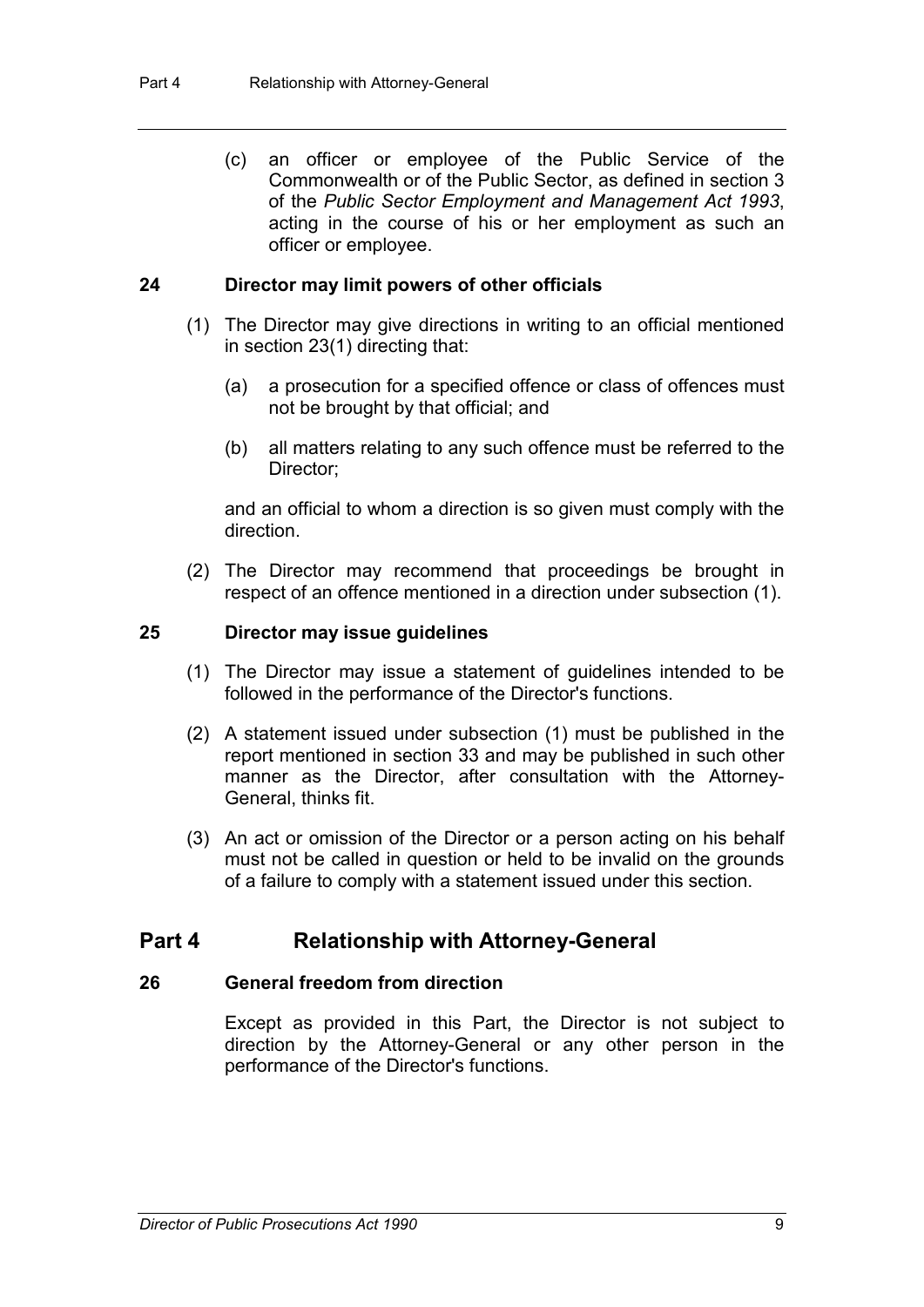#### **27 Consultation**

- (1) The Director must, if requested to do so by the Attorney-General, consult the Attorney-General about matters concerning the performance of the Director's functions.
- (2) The Attorney-General must, if requested to do so by the Director, consult the Director about matters concerning the performance of the Director's functions.

#### **28 Directions by Attorney-General**

- (1) The Attorney-General may, after consultation with the Director, issue to the Director directions as to the general policy to be followed in the performance of a function of the Director.
- (2) A direction may not be issued under subsection (1) in respect of a particular case.
- (3) The Director may:
	- (a) in respect of a function, request the Attorney-General to issue directions under subsection (1) concerning that function; and
	- (b) in respect of a particular case, request the Attorney-General to issue directions to the Director as to the performance of the Director's functions in that case; and
	- (c) if the Director considers that the interests of justice require that the Director should not perform a function in a particular case, request the Attorney-General to perform the corresponding function of the Attorney-General in the case;

and the Attorney-General may comply with a request under this subsection.

- (4) The Director must comply with a direction of the Attorney-General under this section.
- (5) Every direction under this section must be in writing and must be included in the annual report of the Director under section 33.

#### **29 Consistency between Attorney-General and Director**

(1) Where in a particular case the Attorney-General has performed a function that is vested in both the Attorney-General and the Director, the Director must not, without the consent of the Attorney-General, perform that function inconsistently with the action of the Attorney-General.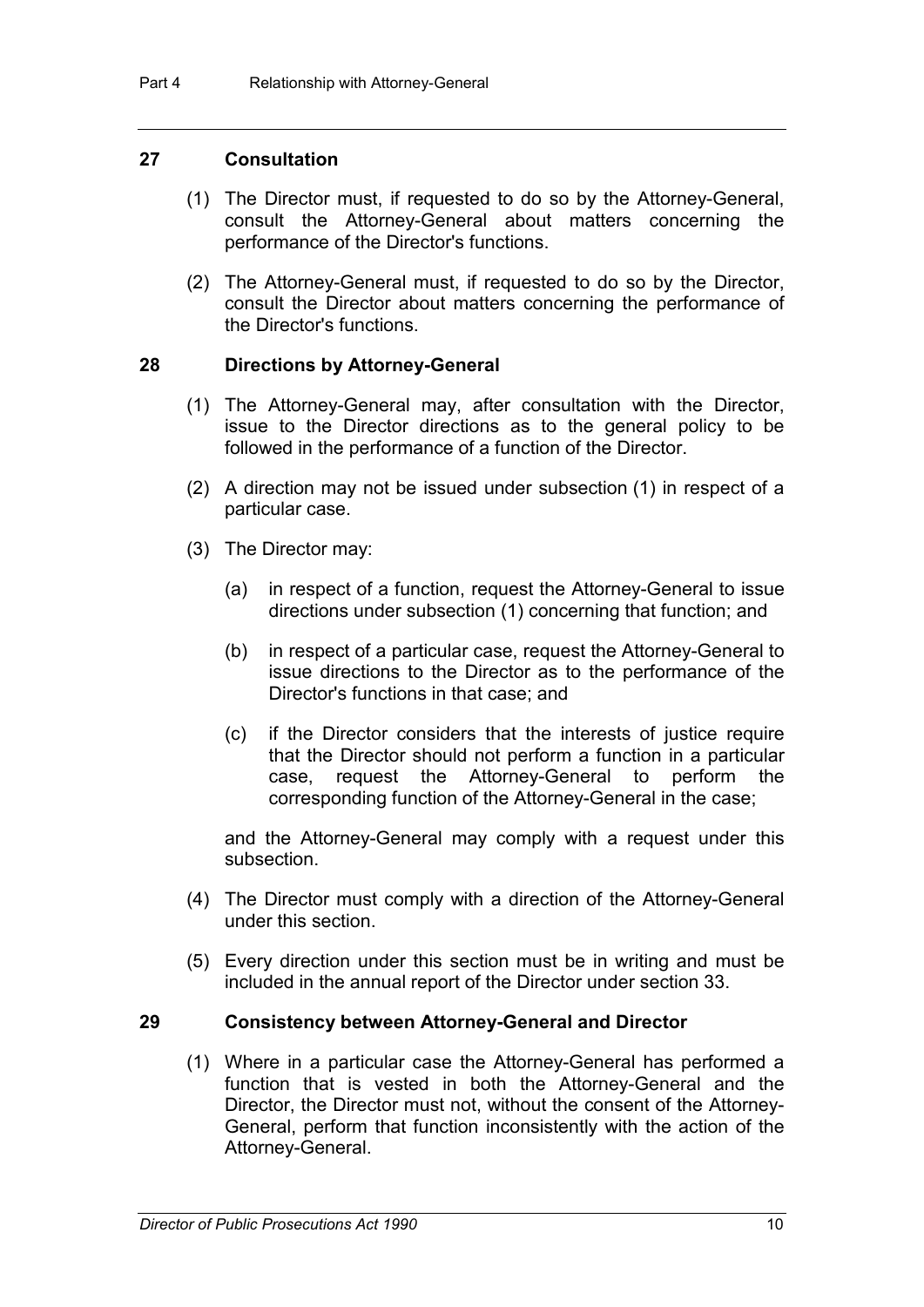(2) If in a case the operation of subsection (1) precludes the Director from taking an action he or she would otherwise have taken, the Director must refer to that occurrence in the annual report of the Director under section 33.

# **30 Information to be provided to Attorney-General**

The Director must, so far as the interests of justice allow, provide the Attorney-General with such information relating to the functions of the Director as the Attorney-General requires:

- (a) for the proper conduct of the Attorney-General's public business; or
- (b) to enable the Legislative Assembly to be informed and questions asked in the Assembly to be answered concerning the functions of the Director or the operation of this Act.

# **Part 5 Miscellaneous matters**

# **32 Delegation**

The Director may, in writing, delegate to any suitable person any of the Director's powers and functions under this or any other Act.

# **33 Annual report of Director**

- (1) The Director must, as soon as is practicable in each year but not later than 30 September, prepare and deliver to the Attorney-General a report on the performance of the Director's functions during the year that ended on the preceding 30 June.
- (2) The Attorney-General must table a copy of the report in the Legislative Assembly within 6 sitting days after the Attorney-General receives the report.
- (3) The Director may at any time report to the Attorney-General on any matter relating to the operation of this Act.

# **34 Director to be accountable officer**

For the *Financial Management Act 1995* the Director is the accountable officer in relation to the Director's functions under this Act and that Act applies accordingly.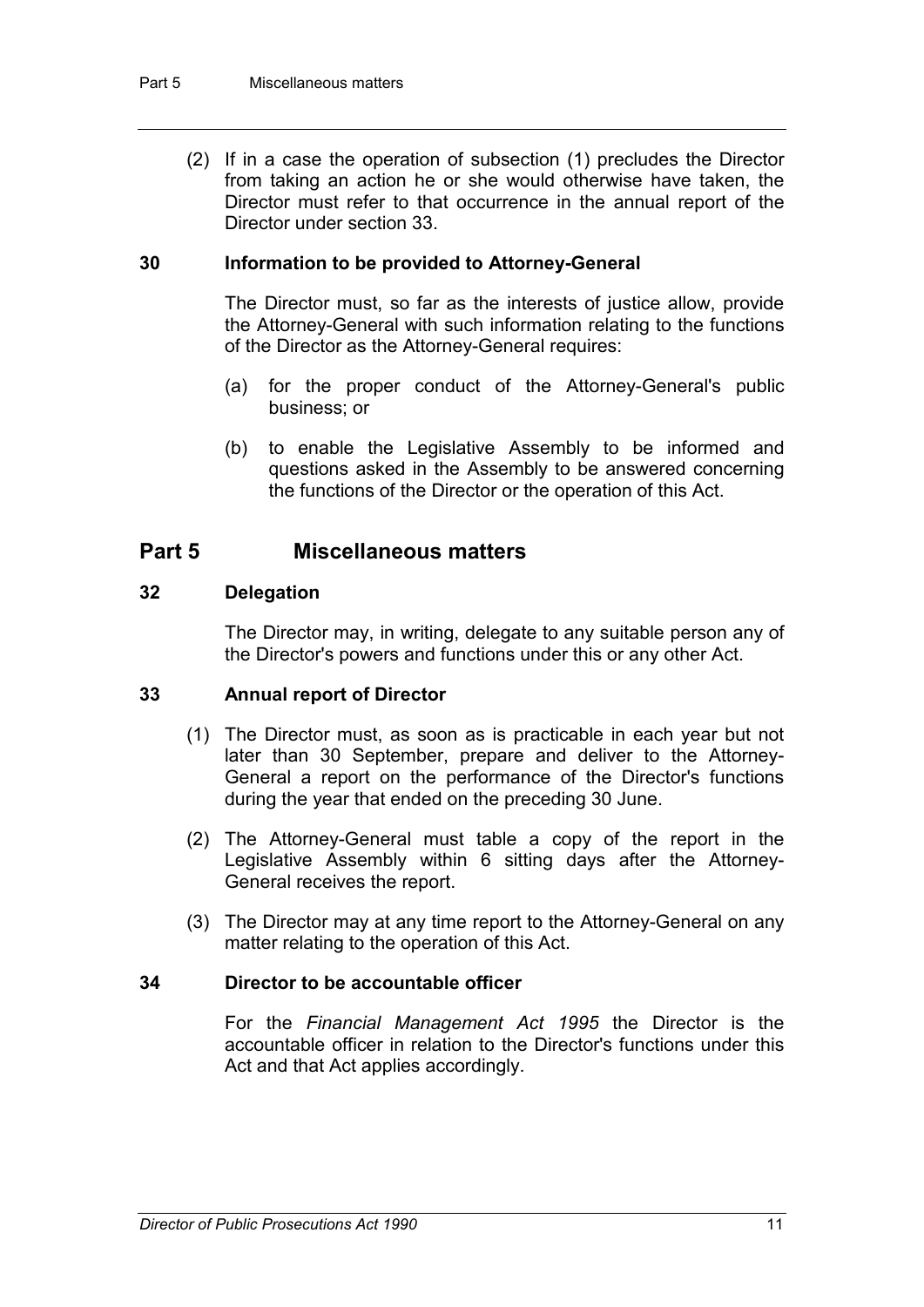# **35 Judicial notice**

All courts, judges and persons acting judicially must take judicial notice of:

- (a) the official signature of a person who is or has been the Director or the Acting Director on any document; and
- (b) the fact that that person is or was the Director or the Acting Director.

#### **36 Protection from liability**

The Director, the Deputy Director or any other person acting under this Act:

- (a) is not liable for anything that in good faith he or she does or refrains from doing for carrying out this Act; and
- (b) without limiting paragraph (a), is entitled to be indemnified by the Territory for any liability incurred in any proceedings related to the carrying out of this Act.

# **37 Regulations**

The Administrator may make regulations, not inconsistent with this Act, prescribing matters:

- (a) required or permitted by this Act to be prescribed; or
- (b) necessary or convenient to be prescribed for carrying out or giving effect to this Act.

#### **38 Savings and transitional**

- (1) The application of this Act to offences, prosecutions, appeals, references and proceedings extends to offences committed and prosecutions, appeals, references and proceedings brought or commenced before the commencement of this Act.
- (2) A reference in a law of the Territory to the Crown Prosecutor, unless inconsistent with the context or subject-matter, is taken to be a reference to the Director and the Deputy Director.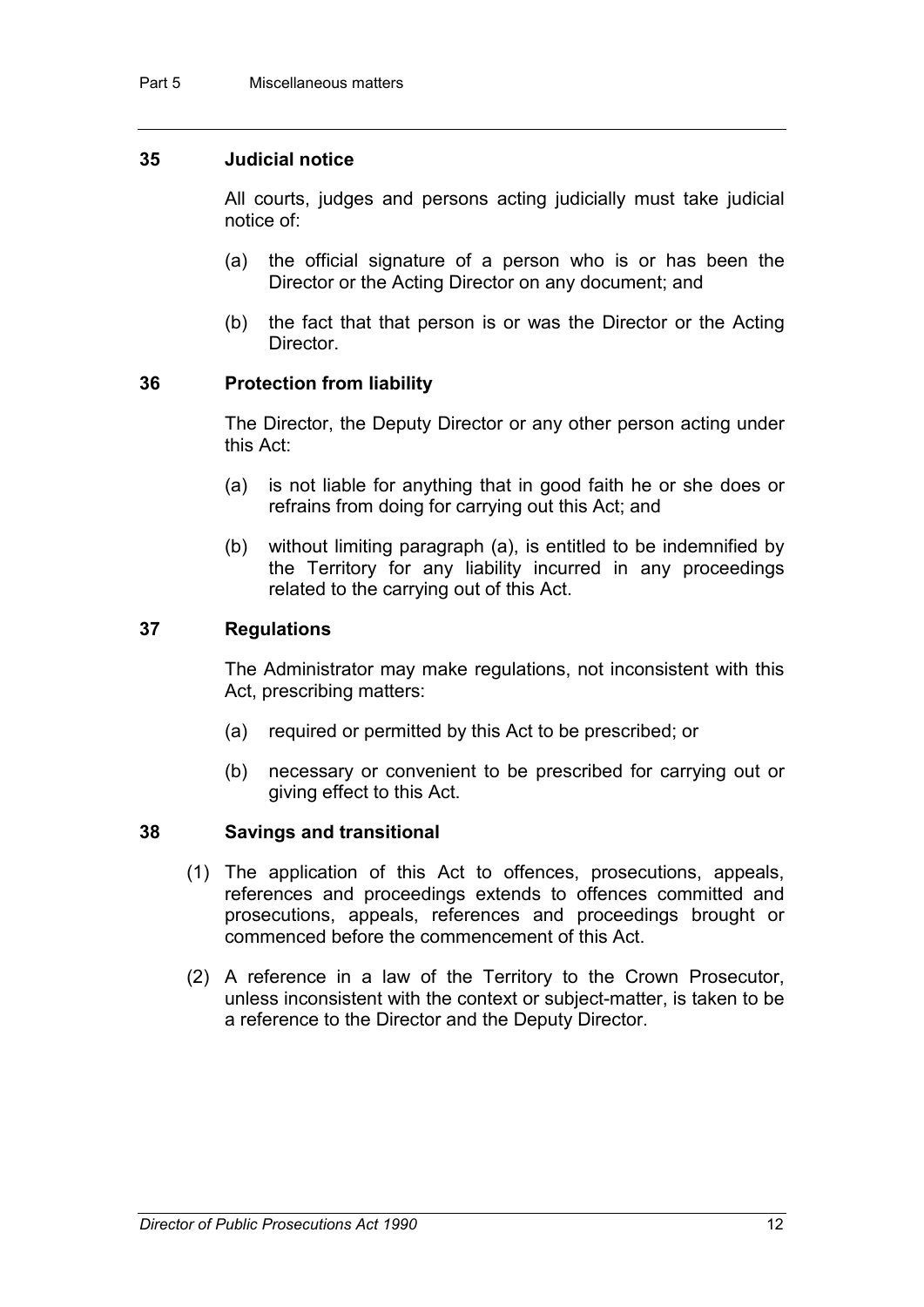# **39 Transitional**

- (1) On and from the commencement of this Act:
	- (a) the Director shall take over from the Attorney-General, Solicitor-General or Solicitor for the Northern Territory the conduct of all criminal proceedings continuing immediately before the commencement of this section;
	- (b) all acts, matters and things made or done by or on behalf of or in the name of the Attorney-General, Solicitor-General or Solicitor for the Northern Territory in relation to those criminal proceedings shall be deemed to have been made or done by or on behalf of or in the name of the Director;
	- (c) a reference to the Attorney-General, Solicitor-General or Solicitor for the Northern Territory in an order or document arising from or relating to those criminal proceedings shall, unless inconsistent with the context or subject-matter, be deemed to be a reference to the Director; and
	- (d) all documents served on or by or on behalf of or in the name of the Attorney-General, Solicitor-General or Solicitor for the Northern Territory in connection with those criminal proceedings shall be deemed to have been served on or by or on behalf of the Director.
- (2) Notwithstanding anything in subsection (1), the operation of an authority, sanction or consent given before the commencement of this section by the Attorney-General, or other person empowered, to the commencement of proceedings in relation to an offence shall not be abated or affected thereby.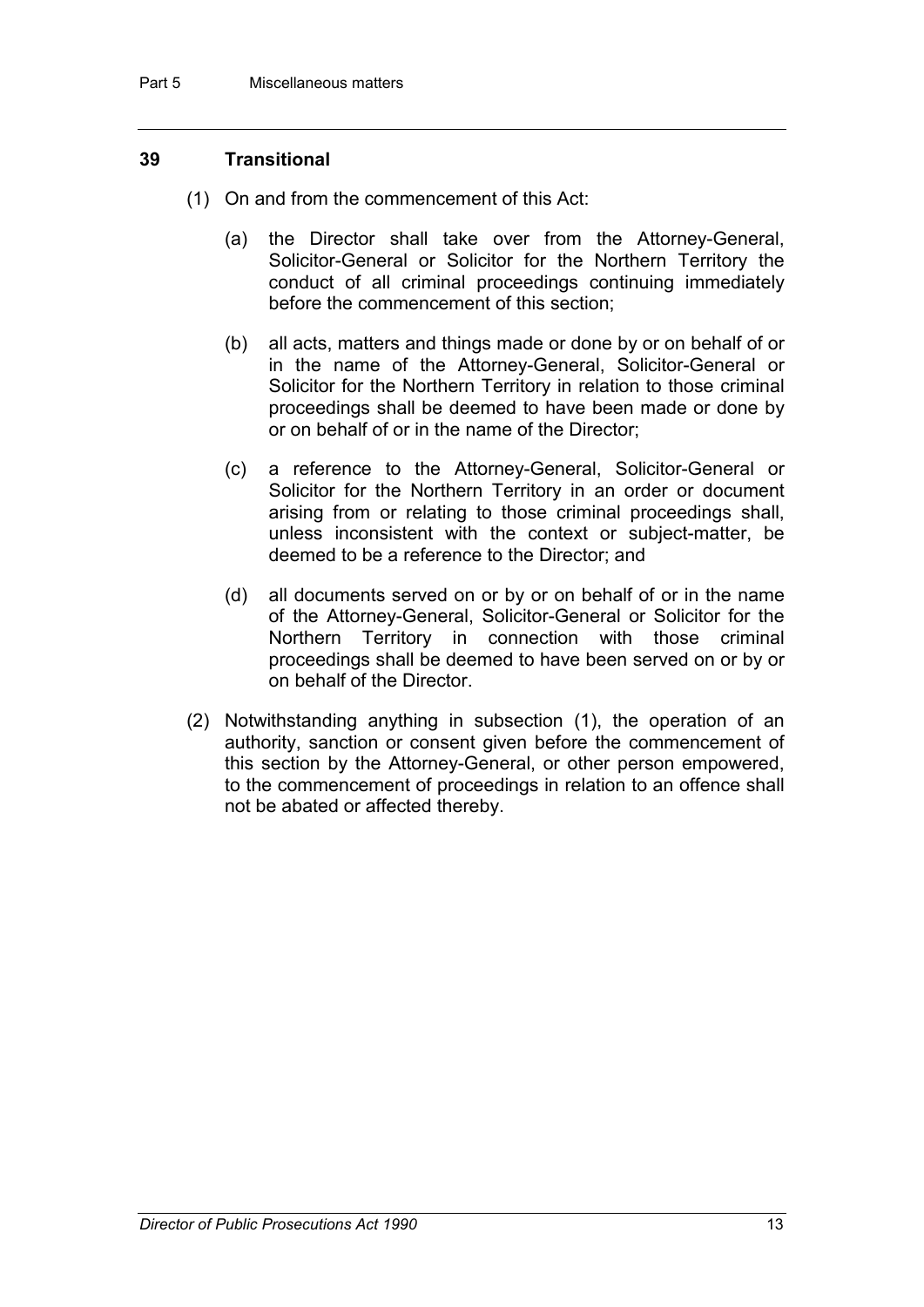# **Schedule**

section 7(1)

# **OATH**

I, \_\_\_\_\_\_\_\_\_\_\_ *[promise/ swear etc. as required by Oaths, Affidavits and Declarations Act 2010]* that I will be faithful and bear true allegiance to Her Majesty Queen Elizabeth the Second, Her Heirs and Successors according to law and that I will well and truly serve Her in the office of Director of Public Prosecutions.

*[So help me God! or as appropriate]*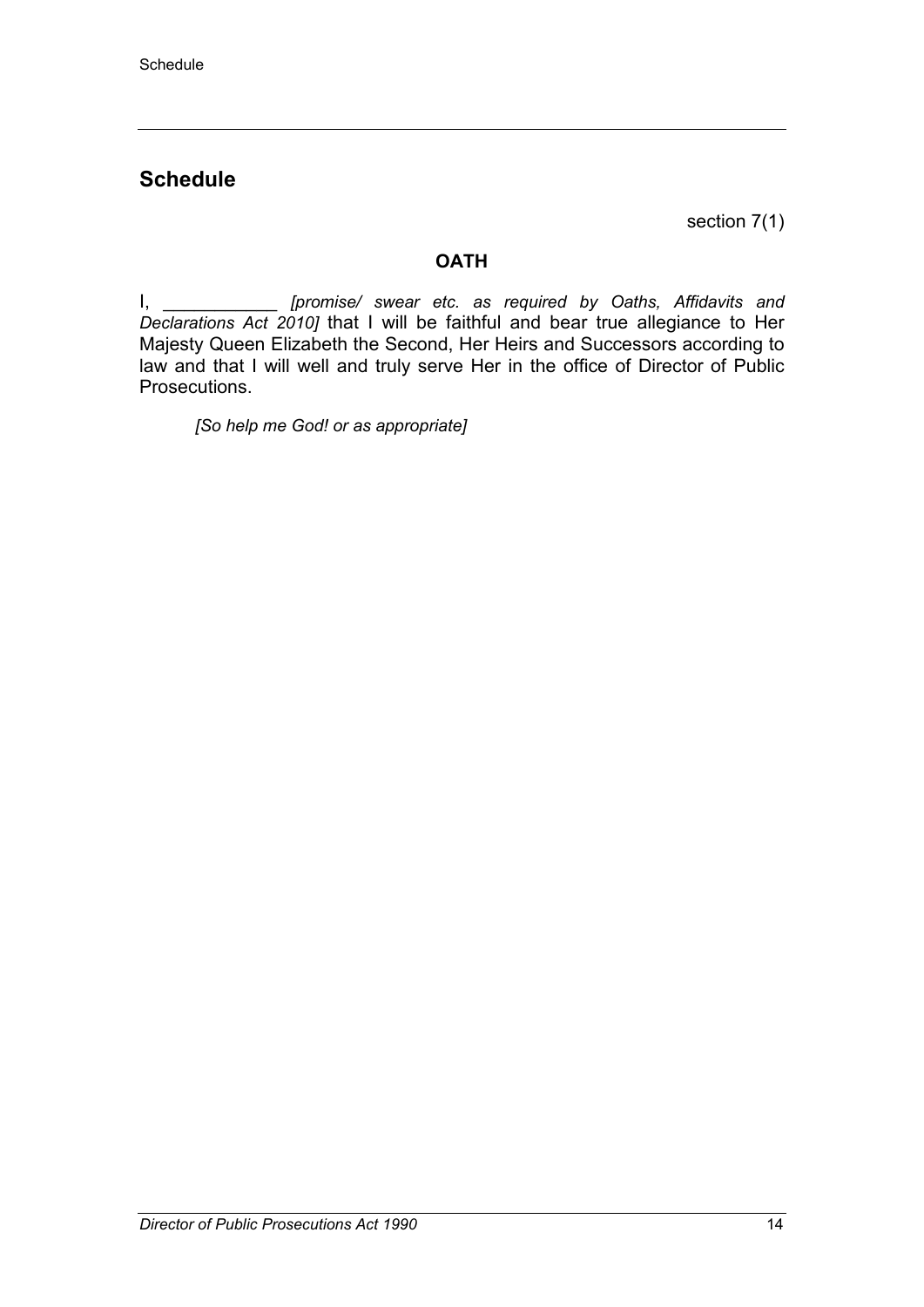### **ENDNOTES**

| 1                                                                                                                                                                                                                                                         | <b>KEY</b>                                                                                                                                                                                                                                             |
|-----------------------------------------------------------------------------------------------------------------------------------------------------------------------------------------------------------------------------------------------------------|--------------------------------------------------------------------------------------------------------------------------------------------------------------------------------------------------------------------------------------------------------|
|                                                                                                                                                                                                                                                           | Key to abbreviations                                                                                                                                                                                                                                   |
| $amd = amended$<br>$app = appendix$<br>$bl = by-law$<br>$ch = Chapter$<br>$cl = clause$<br>div = Division<br>exp = expires/expired<br>$f =$ forms<br><b>Gaz = Gazette</b><br>$hdg =$ heading<br>ins = inserted<br>It = $long$ title<br>nc = not commenced | od = order<br>om = omitted<br>$pt = Part$<br>$r =$ regulation/rule<br>$rem = remainder$<br>renum = renumbered<br>$rep = repeated$<br>$s =$ section<br>sch = Schedule<br>sdiv = Subdivision<br><b>SL = Subordinate Legislation</b><br>sub = substituted |
| $\boldsymbol{2}$                                                                                                                                                                                                                                          | <b>LIST OF LEGISLATION</b>                                                                                                                                                                                                                             |
| Assent date<br>Commenced                                                                                                                                                                                                                                  | Director of Public Prosecutions Act 1990 (Act No. 35, 1990)<br>15 June 1990<br>21 January 1991 (Gaz G2, 16 January 1991, p 9)                                                                                                                          |
| (Act No. 28, 1993)<br>Assent date<br>Commenced                                                                                                                                                                                                            | <b>Public Sector Employment and Management (Consequential Amendments) Act 1993</b><br>30 June 1993<br>1 July 1993 (s 2, s 2 Public Sector Employment and<br>Management Act 1993 (Act No. 11, 1993) and Gaz S53,<br>29 June 1993)                       |
| Assent date<br>Commenced                                                                                                                                                                                                                                  | Director of Public Prosecutions Amendment Act 1994 (Act No. 47, 1994)<br>20 September 1994<br>1 October 1994 (Gaz S51, 30 September 1994)                                                                                                              |
| Assent date<br>Commenced                                                                                                                                                                                                                                  | Financial Management (Consequential Amendments) Act 1995 (Act No. 5, 1995)<br>21 March 1995<br>1 April 1995 (s 2, s 2 Financial Management 1995 (Act No. 4,<br>1995) and Gaz S13, 31 March 1995)                                                       |
|                                                                                                                                                                                                                                                           | Statute Law Revision (No. 2) Act 1998 (Act No. 92, 1998)<br>Assent date 11 December 1998                                                                                                                                                               |

Assent date 11 December 1998 Commenced 11 December 1998

#### *Statute Law Revision Act 1999* **(Act No. 27, 1999)**

| Assent date | 18 June 1999 |
|-------------|--------------|
| Commenced   | 18 June 1999 |

#### *Criminal Property Forfeiture (Consequential Amendments) Act 2002* **(Act No. 35, 2002)**  $\dot{ }$  16 July 2002  $Commenced$

| 1 June 2003 (s 2, s 2 Criminal Property Forfeiture Act 2002 |
|-------------------------------------------------------------|
| (Act No. 34, 2002) and Gaz G21, 28 May 2003, p 2)           |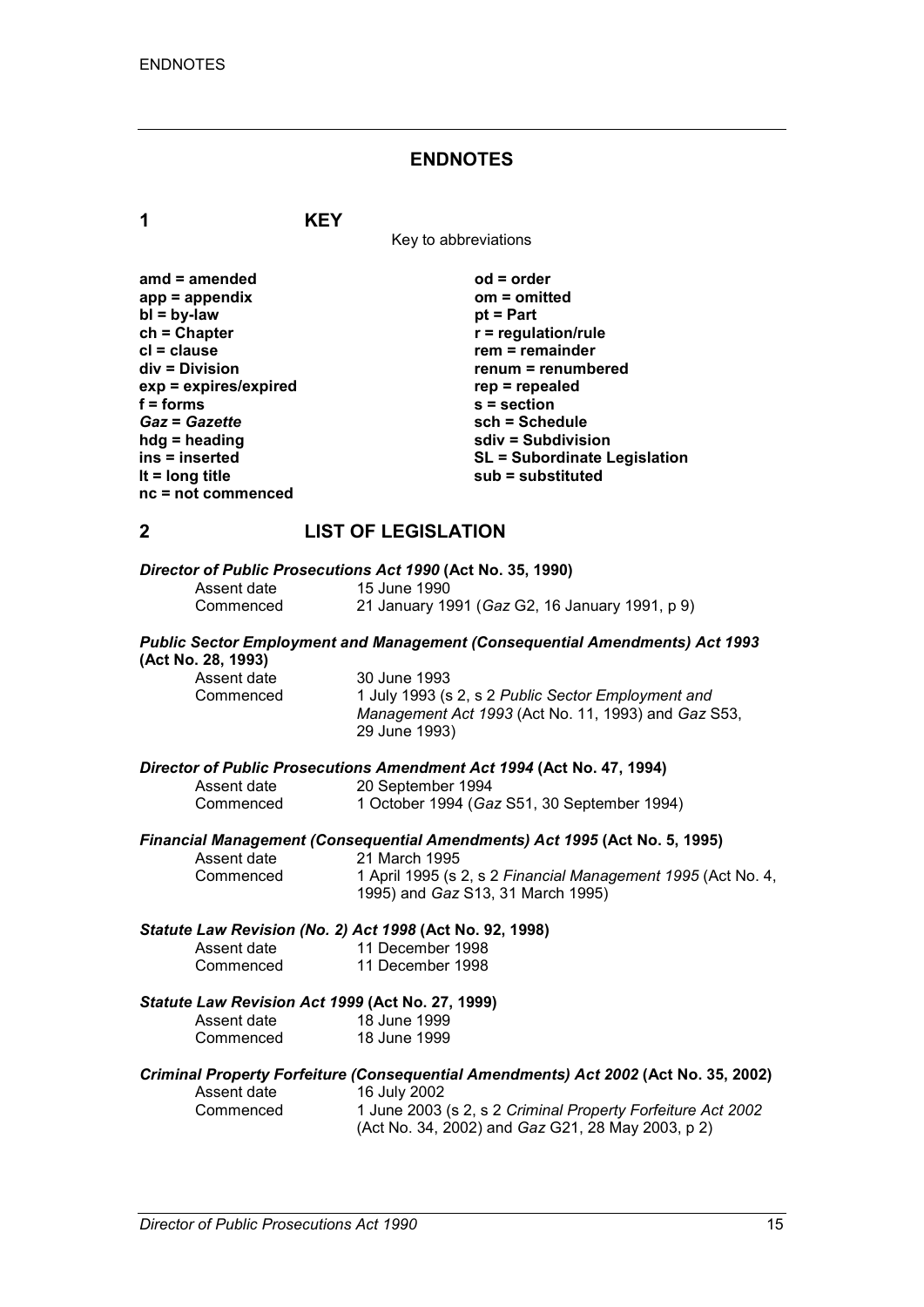| Justice Portfolio (Miscellaneous Amendments) Act 2005 (Act No. 20, 2005)<br>6 May 2005<br>Assent date |                                                  |                                                                                                                                                          |  |
|-------------------------------------------------------------------------------------------------------|--------------------------------------------------|----------------------------------------------------------------------------------------------------------------------------------------------------------|--|
|                                                                                                       | Commenced                                        | 6 May 2005 (s 2)                                                                                                                                         |  |
|                                                                                                       | Assent date<br>Commenced                         | Youth Justice (Consequential Amendments) Act 2005 (Act No. 33, 2005)<br>22 September 2005<br>1 August 2006 (s 2, s 2 Youth Justice Act 2005 (Act No. 32, |  |
|                                                                                                       |                                                  | 2005) and Gaz G30, 26 July 2006, p 3)                                                                                                                    |  |
|                                                                                                       | Statute Law Revision Act 2007 (Act No. 4, 2007)  |                                                                                                                                                          |  |
|                                                                                                       | Assent date<br>Commenced 8 March 2007            | 8 March 2007                                                                                                                                             |  |
|                                                                                                       |                                                  | Legal Profession (Consequential Amendments) Act 2007 (Act No. 7, 2007)                                                                                   |  |
|                                                                                                       | Assent date<br>Commenced                         | 17 May 2007<br>s 10: 1 July 2007; rem: 17 May 2007 (s 2 and Gaz G26,<br>27 June 2007, p 3)                                                               |  |
|                                                                                                       |                                                  | Financial Management Amendment Act 2009 (Act No. 15, 2009)                                                                                               |  |
|                                                                                                       | Assent date<br>Commenced                         | 18 June 2009<br>18 June 2009                                                                                                                             |  |
| 2010)                                                                                                 |                                                  | Oaths, Affidavits and Declarations (Consequential Amendments) Act 2010 (Act No. 40,                                                                      |  |
|                                                                                                       | Assent date<br>Commenced                         | 18 November 2010<br>1 March 2011 (s 2, s 2 Oaths, Affidavits and Declarations<br>Act 2010 (Act No. 39, 2010) and Gaz G7, 16 February 2011,<br>p 4)       |  |
|                                                                                                       | Statute Law Revision Act 2011 (Act No. 30, 2011) |                                                                                                                                                          |  |
|                                                                                                       | Assent date<br>Commenced                         | 31 August 2011<br>21 September 2011 (Gaz G38, 21 September 2011, p 5)                                                                                    |  |
|                                                                                                       |                                                  | Justice Legislation Amendment (Age of Retirement) Act 2013 (Act No. 5, 2013)                                                                             |  |
|                                                                                                       | Assent date<br>Commenced                         | 14 March 2013<br>2 April 2013 (Gaz S14, 2 April 2013)                                                                                                    |  |
|                                                                                                       | Statute Law Revision Act 2014 (Act No. 38, 2014) |                                                                                                                                                          |  |
|                                                                                                       | Assent date<br>Commenced                         | 13 November 2014<br>13 November 2014                                                                                                                     |  |
|                                                                                                       |                                                  | Local Court (Related Amendments) Act 2016 (Act No. 8, 2016)                                                                                              |  |
|                                                                                                       | Assent date<br>Commenced                         | 6 April 2016<br>1 May 2016 (s 2, s 2 Local Court (Repeals and Related<br>Amendments) Act 2016 (Act No. 9, 2016) and Gaz S34,<br>29 April 2016)           |  |
|                                                                                                       | Statute Law Revision Act 2018 (Act No. 10, 2018) |                                                                                                                                                          |  |
|                                                                                                       | Assent date<br>Commenced                         | 23 May 2018<br>20 June 2018 (Gaz S41, 20 June 2018)                                                                                                      |  |